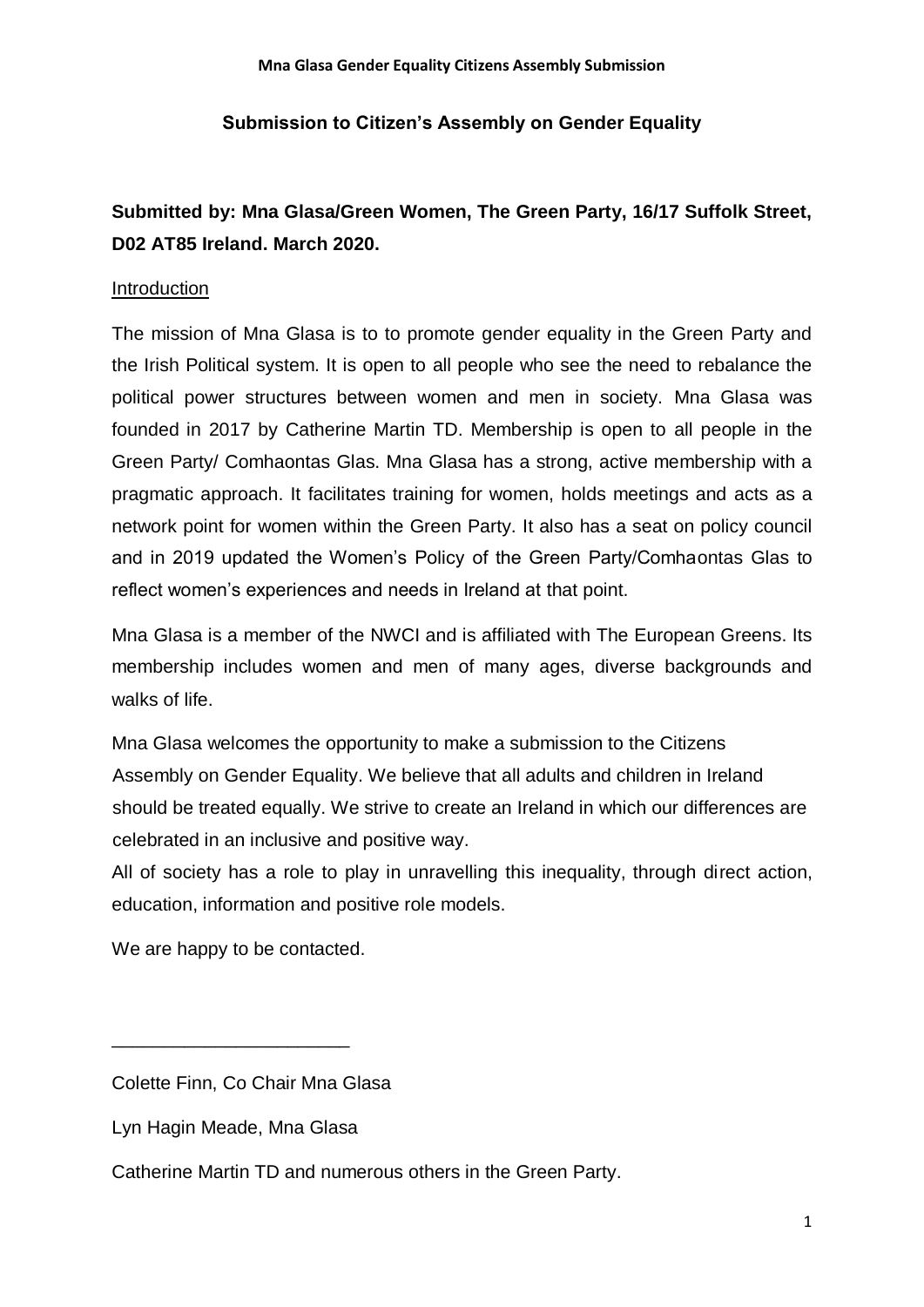## **Care**

The issue of care is central to women's equality in Ireland.

It is important that our society recognises the essential nature of care that takes place in Ireland in home and community settings and the role it plays in our lives at many life stages.

Irish women do most of the unpaid work of care<sup>1</sup> in the home, domestic work and meal preparation, childcare, caring for the elderly and the disabled. This means women cannot participate in paid work, education, political, or civic activities, or other activities of their choosing.

Ireland has one of the highest childcare costs in Europe, while Irish childcare workers are among the lowest paid workers in Ireland. Meanwhile having lower than average labour force participation rates for women<sup>2</sup>.

Recommendations:

- Article 41.2 of the constitution is problematic due to its outdated and limited wording it does not reflect the reality of families or care in Ireland. We propose that a referendum to replace article 41.2 of the Constitution with a gender neutral and inclusive statement on the value of care be undertaken.
- Maternity and adoptive leave for local government councillors and government representatives (TDs, Senators)
- Early years care that ensures proper wages for the childcare workforce
- A quality, affordable childcare service for all who wish to avail of it.
- There is an increase in the level of paid parental leave in order to allow men to share with women in caring for children or relatives and running homes.
- Increased support for childcare, in particular community childcare, so that playgroups and crèches are available not just to women taking up work outside the home but also to women working in the home to help early socialisation for the children and to reduce social isolation for both children and parents.

<sup>1</sup> <sup>1</sup> Russell, H.,Grotti, R., McGinnity, F. & Privalko, I. (2019). Caring and Unpaid Work in Ireland. IHREC & ESRI

 $2$  21 NESC (2019). Gender, family and class issues in Ireland's social welfare system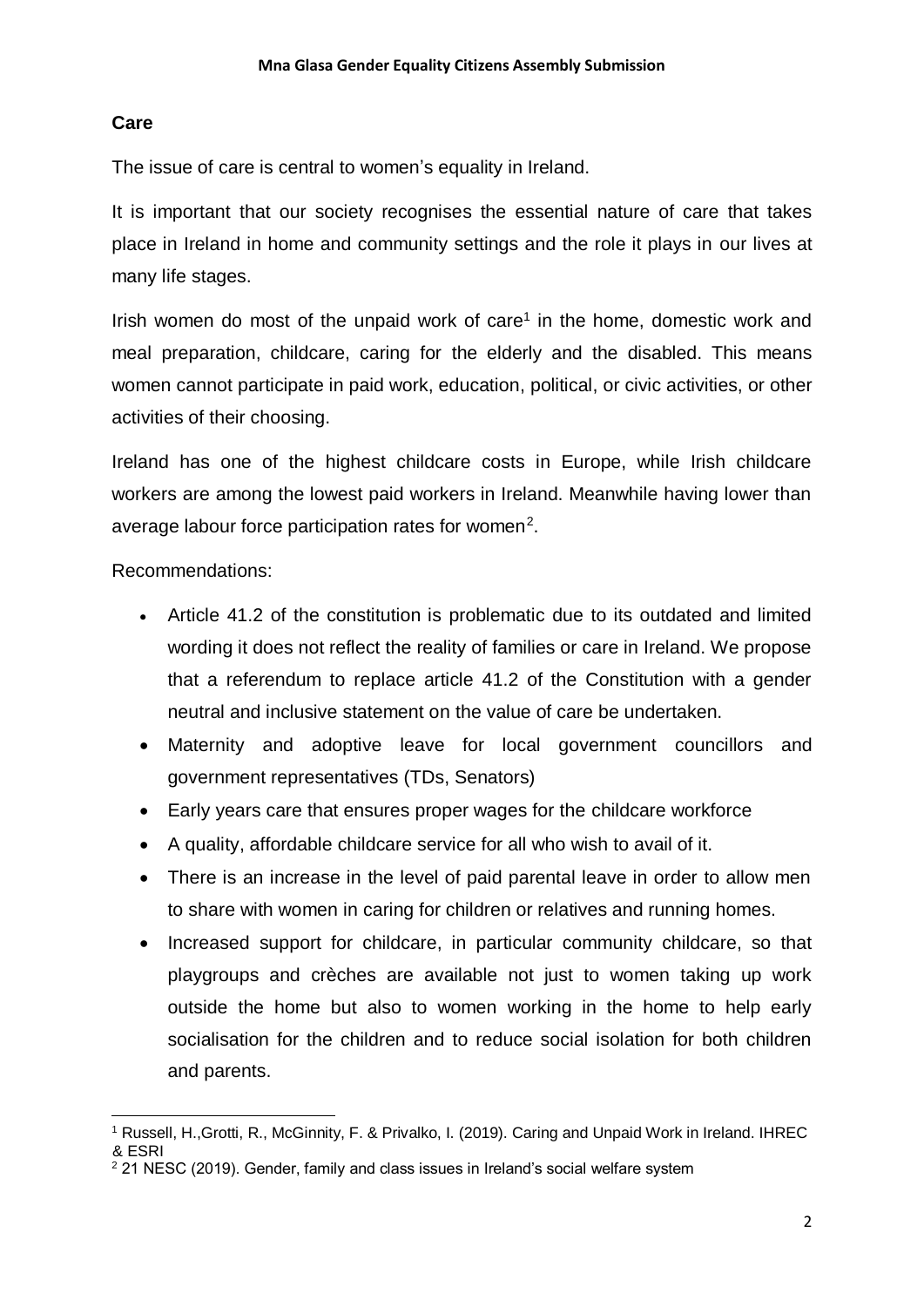- Adequate incentives be established to help women get back to training, education or work to help put an end to the poverty trap of unpaid care work. There should be fully financed childcare as part of back to work or training schemes.
- Accreditation in contributory pensions for women caring or working in the home so that women in later life are not penalised for broken employment records or caring for children or elderly

# Economic Equality

The gender pay gap in Ireland stands at 14%<sup>3</sup>. This pay gap is partly a function of how work done by women is traditionally viewed as easy and not requiring high remuneration. This can change when men enter those professions and vice versa. For example men were traditionally the secretary to the Chief Executive and were paid well. When women took on that role it was devalued and salaries rates decreased. Also our economic system counts activity in the economy. For historical reasons only paid work is accounted for in economic indicators e.g. GDP. This totally underestimates the foundational support given by many (mostly women) to support those working in paid employment.

# Recommendations:

- That research is conducted into the reasons why women make up the majority of lower level roles in the civil service, while men account for the majority of the higher income roles
- A Gender Equality impact statement be introduced alongside the Budget each year, to ensure transparency and gender equality in all budgetary measures. All future budgets should be gender proofed.
- Gender proofing. New 'tracking' measurements should be introduced to monitor changes in quality of life, community development and the environmental well-being of everyone
- A minimum guaranteed income 'living wage' should be established for those carrying out unpaid care work in the home and community.

<sup>-</sup><sup>3</sup> WEF (2019). Global Gender Gap Report 2020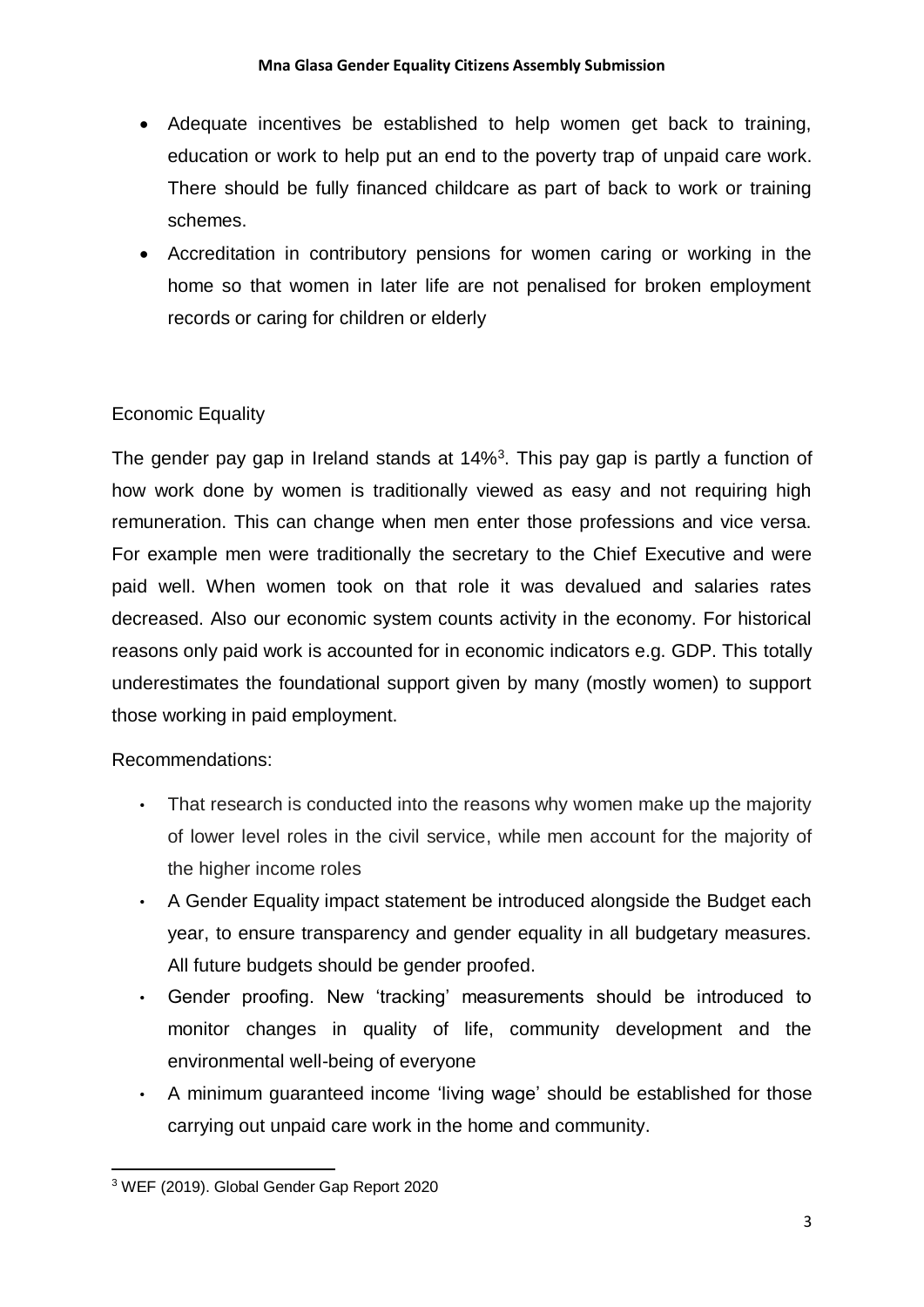- As women are unequally affected by consumer taxes, we recommend a review of taxation that is gender informed.
- Women receive contributory pension credits throughout the full lifecycle of their working life, including times when they are away from the traditional 'paid' workforce because of child rearing, looking after elderly relatives or other 'unpaid' duties. In other words, these 'unpaid' times should be valued equally.
- A Refundable Tax Credit system is introduced that would differ from other forms of income support, and would be particularly beneficial to women at risk of poverty, in that it is paid:
	- To individuals rather than households.
	- Irrespective of any income from other sources.
	- Without conditions.

# Leadership

For women to continue towards a more equal participation in Ireland, women must be visible and included in decision making and leadership processes in the areas of business and governance.

We note that in many political structures, for example in the Dáil and local government, session meetings take place at times that conflict with family life.

Recommendations:

- The introduction of gender quotas for both business boards and for local government.
- Structures of decision-making bodies such as Partnerships or City and County Boards are reviewed to ensure that meeting times during the day, particularly, do not preclude women from taking part or do not detract from family life.
- Affordable childcare facilities are provided for local government representatives.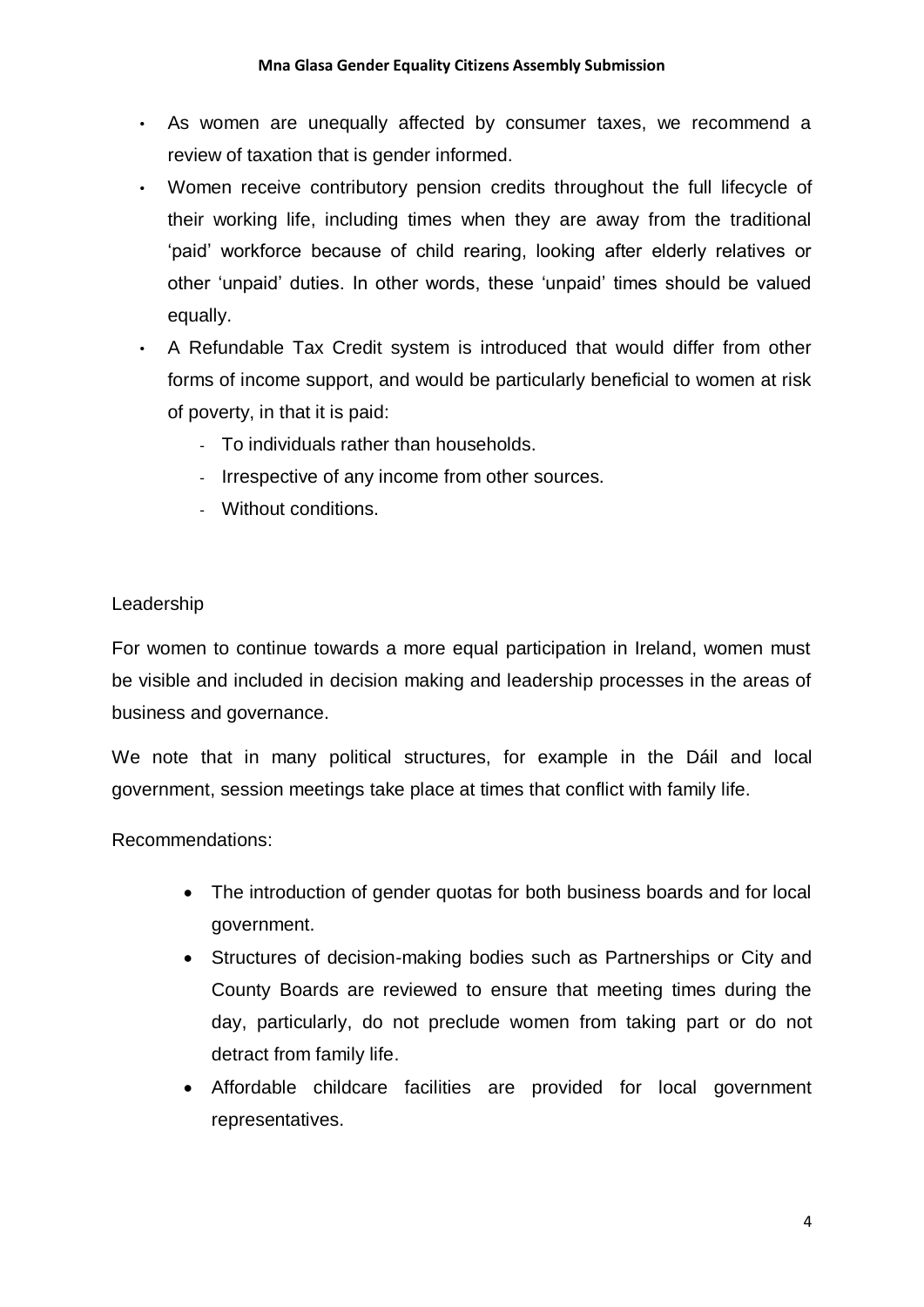• Leadership, assertiveness, public speaking and politics are taught to all students in schools.

Violence against women

Violence against women is a serious violation of the human rights of Irish women today.

Ending violence is critical to women's success and full, equal participation in all aspects of society.

Recommendations:

- People likely to work with women under threat of violence, such as Gardaí, GPs, teachers and social workers, are given full and supported training in the detection of different traits and forms of violence.
- Recognising that domestic violence against women is often a significant factor in the lives of women who are homeless we recommend making available integrated help in the form of accommodation, mental health services and community supports for women.
- Legislate for the establishment of a dedicated and integrated family court.
- Funding to combat violence against women
- Develop and resource a National Action Plan to end Female Genital Mutilation.
- Public awareness should be increased through media campaigns, school and college education programmes and community outreach.

# **Conclusion**

Women's talents, expertise, leadership and experience must be afforded the same opportunities for economic security and earning, removal of barriers to leadership, recognition of the essential work of care to society and ending violence against women.

We recommend that the Citizen's Assembly on Gender Equality consider: